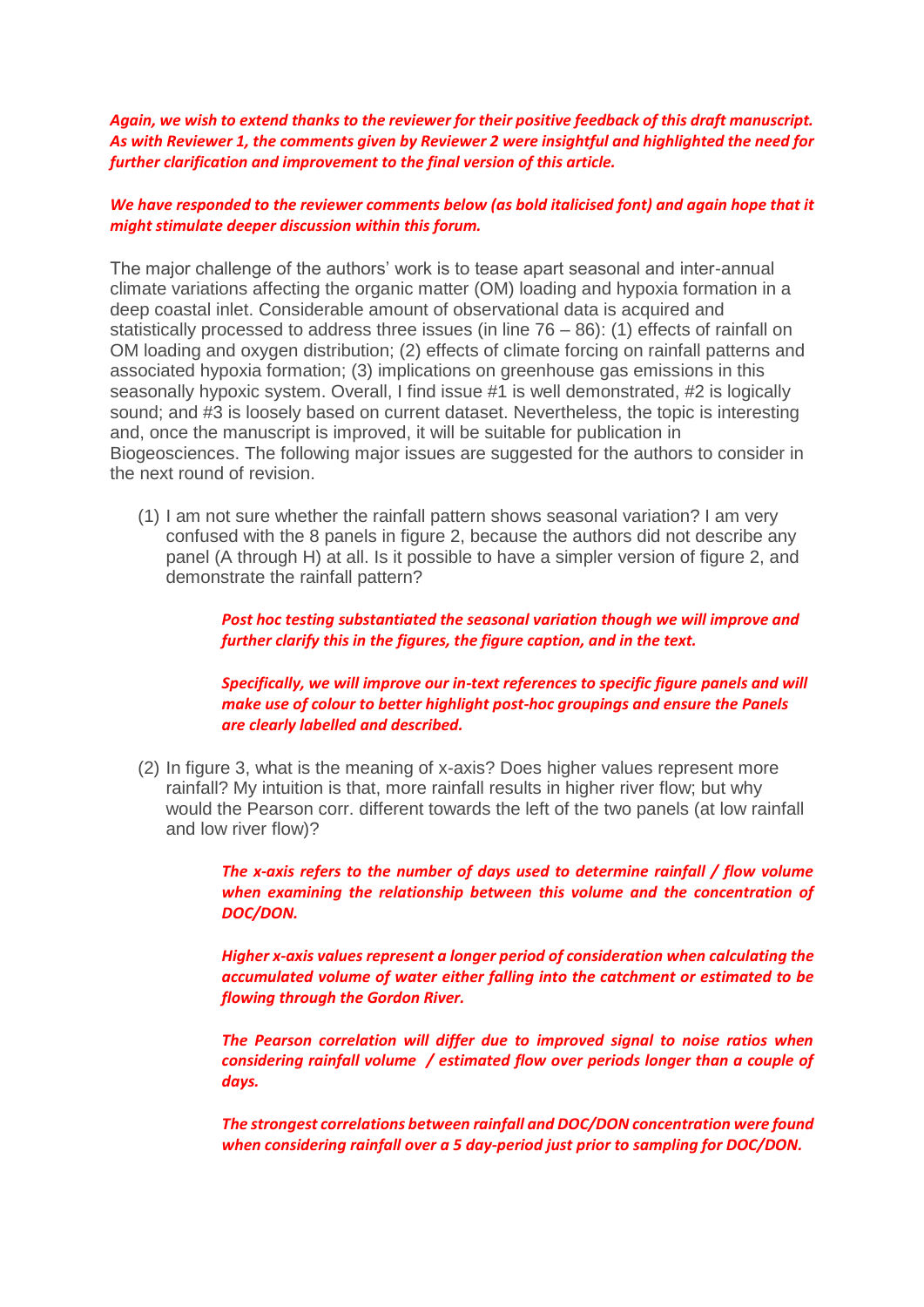*The strongest correlations between estimated flow and DOC/DON concentration were found when considering the total accumulated flow 2 to 3 days prior to sampling DOC/DON concentrations.* 

*Our flow estimates are based on rainfall volume and we believe the improvement in the Pearson Correlation when considering accumulated volume over the few days prior to sampling is likely related to hydrological phenomena (e.g. the time it takes catchment runoff to reach the mouth of the Gordon River).* 

*(3)* In figure 4, the upper panel show no significant seasonal variations in organic carbon loading; in figure 10, why OM loading is low during positive SAM? Can the authors show correlation between SAM and OM loading to support this claim? In addition, the daily average farm carbon load is much lower than riverine input; I would suggest the upstream dams are a much more important factor to consider because dams may dampen seasonal variabilities of river flow and OM loading.

> *We will improve the panel figures to better align with the statistical relationships (including these significant seasonal effects) mentioned in the text.*

> *In figure 10, OM loading is low during positive SAM index periods because rainfall volume is lower during these periods. The data shown in Figure 3 indicates that greater rainfall is associated with higher concentrations of OC and ON at the Gordon River mouth. HigherOC and ON concentrations + greater river flow yields higher river OC and ON loading.*

> *Positive SAM index values are associated with less rainfall in Western Tasmania. Less rainfall in the catchment will result in lower riverine OM loading. We will consider adding an additional figure to the manuscript (possibly as a panel) to show the relationship between SAM index and OC and ON load.*

> *We agree that upstream dams have the potential to seriously impact the river flow and subsequently the OM load entering the harbour but note that there is a large amount of catchment area (and resulting runoff volume) that remains unregulated by the dam. Figure 2A does show what appears to be this dampening effect (especially when compared to Figures 2C and 2D), and we believe this could be one of the reasons that the correlations presented in Figure 8 are not stronger.*

(4) This manuscript does not present any greenhouse gas data; with these data the manuscript would have been more convincing by linking the greenhouse gas formation to SAM and further to climate variation. The aim #3 of this manuscript remains unresolved.

> *Our goal was to establish that the conditions for the formation of GHGs exist in the harbour (sub-oxia), establish how these conditions are spatially distributed, and when these conditions are likely to occur. We stated the 3rd aim of the paper as:*

*"Discuss implications for managing these systems regarding the regulation of freshwater input, OM loading, and the potential for GHG emissions".*